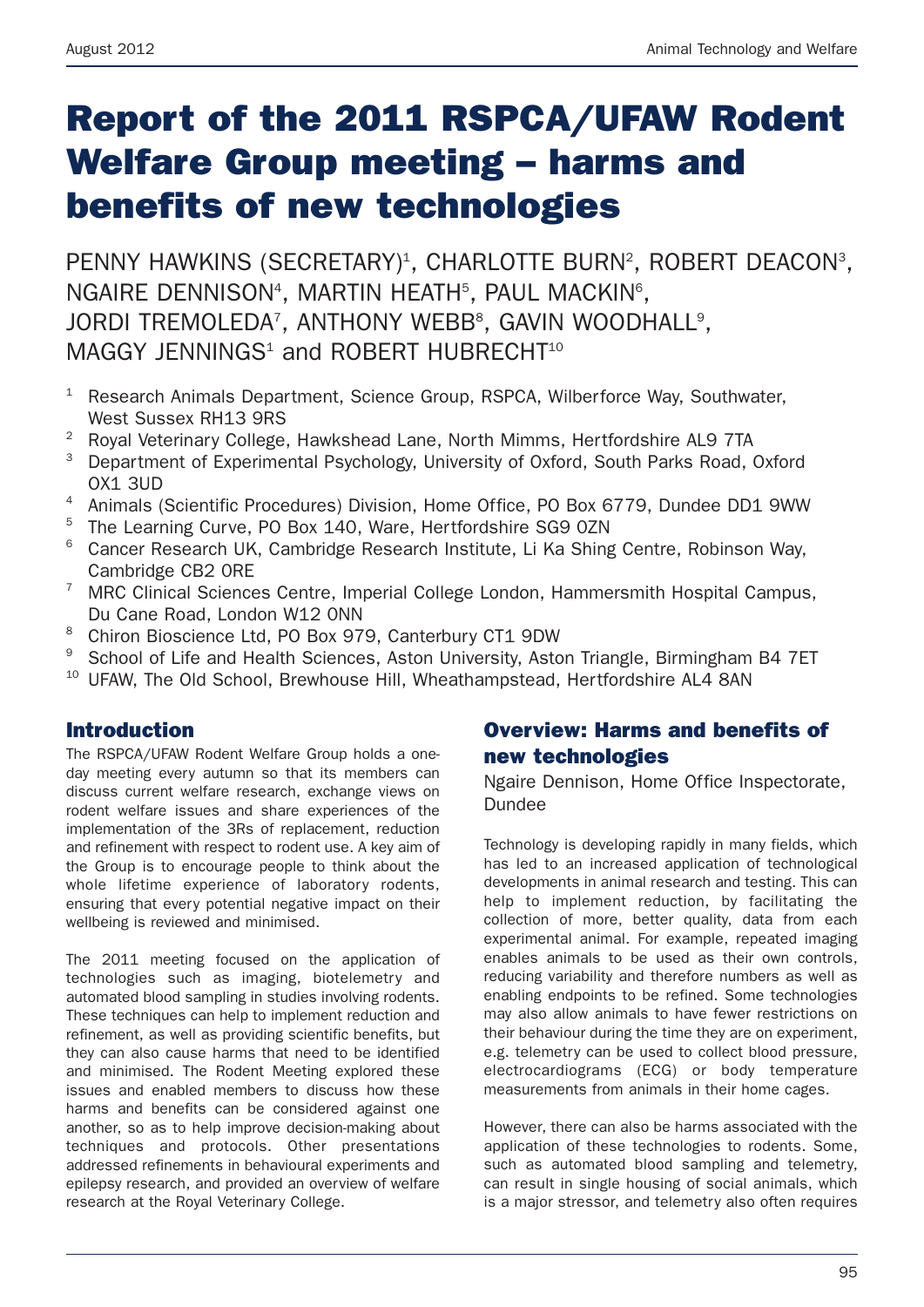invasive surgery. Scanning can require animals to be immobile for relatively long periods, involving either repeated anaesthesia or training and restraint. Hence, while the number of animals used may be reduced by applying technology, each animal used may experience greater pain or distress and this increased negative impact on individuals can mean that decisions about using these techniques may not be straightforward.

For example, careful thought needs to be given to questions such as "how does the harm of surgery weigh against the potential refinement of reduced handling or human interaction during a study?" and "how many episodes of anaesthesia are acceptable, and at what intervals, for scanning procedures, both from the point of view of the welfare of the animals but also from the point of view of possible effects on scientific data?".

The use of these technologies therefore requires a case by case harm-benefit analysis. The benefits, harms and technological challenges associated with each application will depend upon a number of factors including the species, size and age of the animal, their physiological state and the goals of the study. Consideration should also be given to the *cumulative* severity, or overall harm to the animal throughout the lifetime experience. It is essential to refine both how the methods are applied to the animals (e.g. effective perioperative pain management for telemetry device implantation surgery), and the technologies themselves (e.g. developing smaller, lighter telemetry devices). In the case of telemetry, the involvement of personnel from a variety of disciplines, such as bioengineers and mathematicians, can help to develop smaller devices, improve the accuracy of readings and ensure that maximum benefit is derived from the data obtained. With respect to blood sampling, improved analytical technology can mean that smaller samples are required to obtain useful data, e.g. by using blood spots instead of collecting larger volumes. The concept for all technological applications should be to obtain 'more from less' while minimising any additional impact on the individual – preferably to zero.

# **Preclinical imaging technologies: animal welfare considerations**

Jordi L. Tremoleda, MRC Clinical Sciences Centre, Imperial College London

A variety of dedicated small animal imaging devices is now available, including computed tomography (CT), magnetic resonance imaging (MRI), positron emission tomography (PET), single photon emission computed tomography (SPECT) and optical based technologies (Figure 1). These have provided the ability to obtain detailed, *in vivo* anatomical and functional data, which can help to both refine procedures (e.g. by better implementation of humane endpoints) and reduce the number of animals used. These technologies have also dramatically increased the efficiency of preclinical studies, providing a powerful and non-invasive way to monitor disease progression, test new therapies and help to phenotype animals.



**Figure 1.** *In vivo* PET/CT image of a rat used in a study of cardiovascular disorder

The CT image of the skeleton has been combined with PET images to detect the specific uptake of a glucose analogue biotracer. This enables identification of anatomical areas with strong metabolic activity and/or diseased, inflamed organs or tissues.

Photo: Biological Imaging Centre. MRC Clinical Sciences Centre, Imperial College London

While non-invasive imaging is clearly a refinement over exploratory surgery, there are still adverse effects associated with the procedure that need to be identified so that refinement can be implemented. Each technique has its particular applications and technical limitations, and there are some challenges in rodent bio-imaging relating to prolonged or repeated anaesthesia, such as the use of appropriate anaesthetic regimens and supporting the animal's physiologic balance. It is essential to ensure the animal's well-being and to minimise any stress-related responses that would compromise both welfare and the imaging outcomes $1,2$ .

The best approach to achieve this is to consider the animal's entire experience, from the time when they arrive in the facility to the end of the project. Each scan will involve capture; handling, transport to the imaging unit; restraint for pre-medication and anaesthesia and recovery from anaesthesia. Fasting will often be necessary for some techniques, such as PET, to ensure better uniformity of the tracer uptake. For all of these potential welfare compromises, it is important to review the literature on refinement and good practice, as well as consulting senior animal technologists and the attending veterinarian.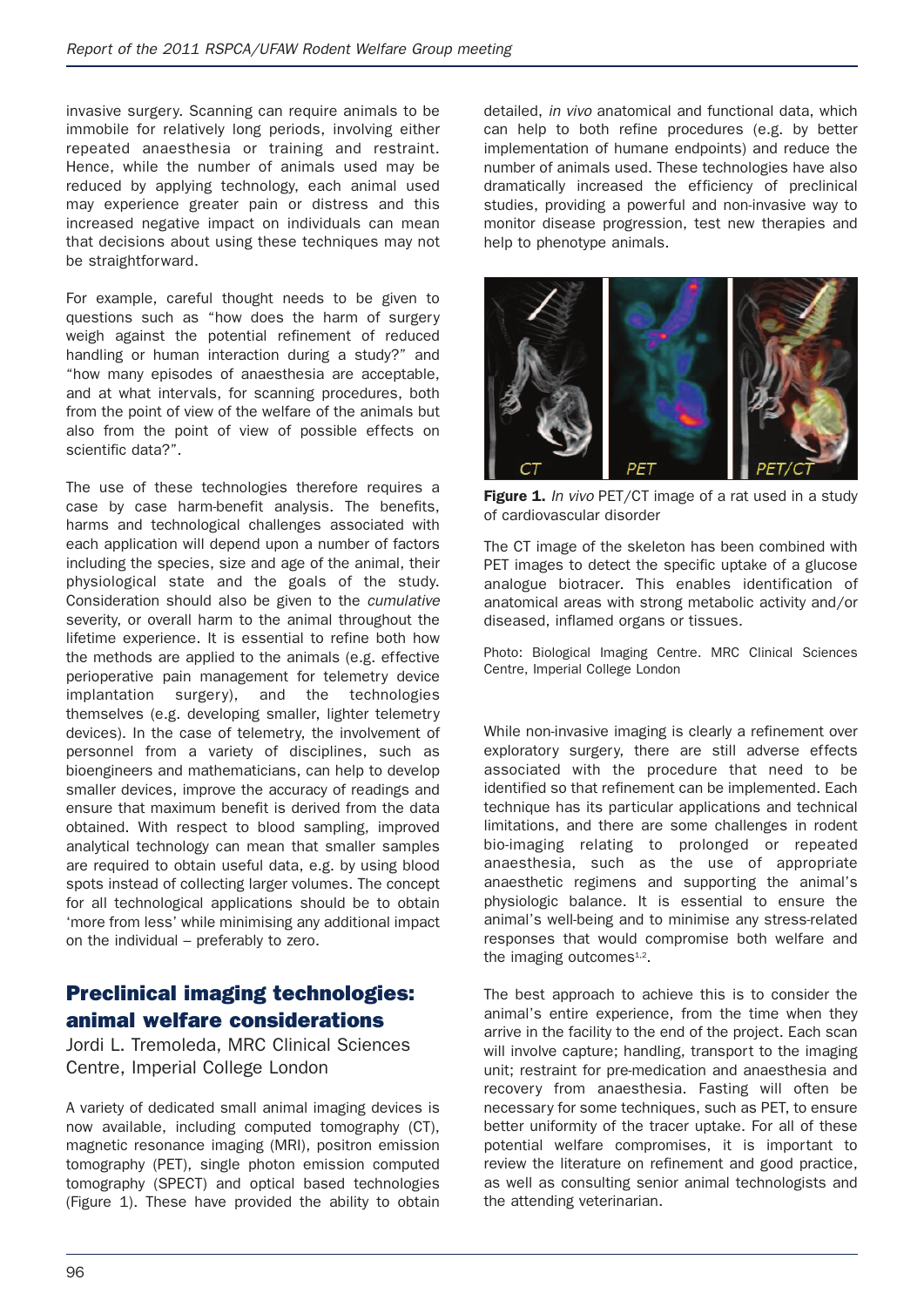| <b>Technique</b>                                                | <b>Application</b>                                                                                                                                                                      | Welfare<br>implications                                                                                                                                                         |
|-----------------------------------------------------------------|-----------------------------------------------------------------------------------------------------------------------------------------------------------------------------------------|---------------------------------------------------------------------------------------------------------------------------------------------------------------------------------|
| Micro-CT (Computed<br>Tomography)<br>technology                 | X-ray based 3D<br>imaging modality;<br>excellent for<br>imaging bones<br>in high resolution<br>$(10 \mu m)$                                                                             | Radiation exposure<br>in repeated<br>studied; exogenous<br>agents required<br>to improve soft<br>tissue contrast                                                                |
| PET (Positron Emission<br>Tomography)                           | Functional imaging;<br>high resolution<br>localisation of a<br>radiotracer<br>(biomarker), e.g.<br>for tracking<br>biological or<br>disease process.<br>Short half-life<br>radiotracers | Radiation exposure;<br>injection of<br>radiotracers (tail<br>vein, which is<br>challenging);<br>may need to be<br>repeated due to<br>short half-life                            |
| SPECT (SIngle-Photon<br><b>Emission Computed</b><br>Tomography) | Tomographic<br>functional<br>imaging, as<br>above but used to<br>produce virtual<br>'slices'                                                                                            | Radiation<br>exposure;<br>injection of<br>radiotracers;<br>long half-life<br>so used in long<br>duration studies<br>which require<br>careful<br>monitoring                      |
| MRI technology<br>(Magnetic Resonance<br>Imaging)               | High contrast tissue<br>imaging; anatomical<br>and metabolic data                                                                                                                       | No radiation<br>exposure but long<br>term anaesthesia<br>may be required                                                                                                        |
| <b>Bioluminescence</b>                                          | Functional imaging;<br>light is generated<br>within the animal,<br>emitted and detected                                                                                                 | Requires genetic<br>alteration of<br>animal/cells and<br>injection of<br>luminescent<br>substrate:<br>fast acquisition<br>so no prolonged<br>anaesthesia                        |
| Fluorescence                                                    | Functional imaging;<br>light is shone onto<br>the animal to excite<br>a fluorescent<br>marker then<br>emitted for<br>detection                                                          | Important to<br>minimise<br>background<br>autofluorescence;<br>fast acquisition<br>so no prolonged<br>anaesthesia                                                               |
| Multimodal imaging,<br>e.g. PET/SPECT/CT<br>scanning            | Enables 3D<br>visualisation of the<br>PET/SPECT tracer<br>within skeleton<br>and/or soft tissues<br>(see Figure 1).                                                                     | Radiation exposure;<br>more than one<br>tracer may be<br>imaged;<br>refinement and<br>reduction can be<br>achieved BUT<br>essential to ensure<br>wellbeing and<br>health status |

**Table 1.** Imaging techniques, their applications and welfare implications

During anaesthesia, there is an inevitable autonomic nervous system depression which induces cardiovascular depression, respiratory depression and hypothermia. Therefore it is important critically to assess the anaesthetic regimen, including the appropriate depth of anaesthesia, what side effects there might be, and the length of time that the animals will be under the effects of anaesthesia. Injectables and inhalation anaesthetics both have advantages and disadvantages, for example with respect to levels of respiratory depression and recovery times, and the optimal agent with respect to animal welfare and the science should be decided in consultation with the veterinarian. Monitoring respiration using techniques such as clinical observations (e.g. a respiratory sensor), a capnograph or blood gas analysis can help to prevent hypoxia/hypercapnia, which can lead to welfare problems and produce confounds such as impaired drug metabolism.

Maintaining body temperature and heart rate is also extremely important, due to the high body surface/ weight ratio and high metabolic rate of rodents. These aspects of rodent physiology mean that animals undergoing lengthy imaging may become dehydrated. This can be addressed by humidifying inspired gases, parenterally administering warmed fluids and applying eye ointment. The above considerations apply to all imaging techniques, but each individual technology has its own specific welfare issues, as listed in Table 1.

These challenges can be successfully addressed through an appropriate understanding of the imaging technologies and the impact on the animal, together with the implementation of adequate physiological monitoring systems. Special attention should be paid to health screening; adequate animal acclimatisation and preparation; effective monitoring of homeostasis during anaesthesia with support if necessary; good animal monitoring before, during and after imaging and care to avoid excessive or unnecessary radiation exposure, from equipment or radiotracers. The result will be not only better animal welfare but also better data with reduced confounds due to physiological or psychological stress, along with the refinement and reduction benefits that be achieved using imaging techniques<sup>3</sup>.

# **The Curvet<sup>™</sup> rat training simulator**

Martin Heath, The Learning Curve

Developments in materials technology have permitted the design of new, realistic simulators that can be used in education and training. One example is the Curvet™ rat training model, a purpose-designed training aid that can help to develop the skills required for humane, confident animal handling and competence in conducting procedures without using a live animal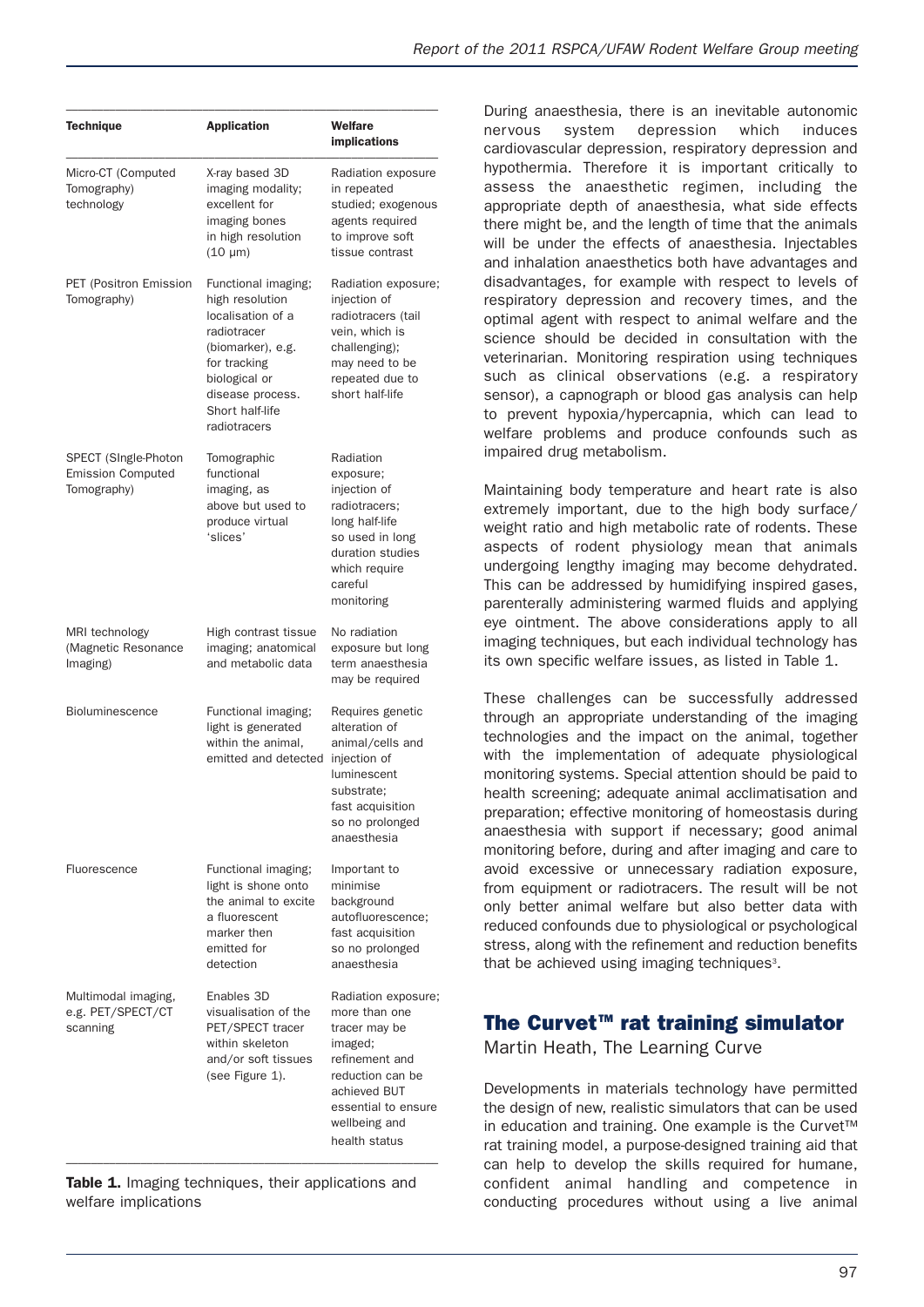(Figure 2). The aim is to avoid stress to both animals and their handlers, by enabling some practice before training in handling and dosing live animals. Features include:

- Realistic skin, suitable for injections by most conventional routes; micro-chipping identification; handling and restraint (suitable for scruffing if required).
- The absence of fur enables this model to be cleaned and sanitised with an appropriate chemical sterilant.
- Realistic spinal and lateral and ventral head movement, suitable for practising oral administration, rear limb movement.
- Removable tail with two lateral tail veins, ideal for blood sampling; intravenous administration; insertion of a flexible catheter (angiocath). The tail is made from a self sealing material so it can be repeatedly used and additional tails can also be purchased separately. An internal reservoir can hold artificial blood (also available) or remain empty to practise intravenous administration of saline.
- Realistic features including: eyes, whiskers, hard palate with incisors, pink extremities, fore and rear limbs, anus and rectum with limited aperture to practise inserting a thermometer, adult rat size and weight (approximately 350g).

For further information see: http://www.vet-tech.co.uk/





Practising handling with the Curvet™ Rat Training Simulator

Photo: VetTech

# **The mouse hospital: cage to bedside, ultrasound scanning in a mouse 'model' of pancreatic ductal adenocarcinoma (PDA)**

Paul Mackin, Cancer Research UK, Cambridge Research Institute

Imaging technology can be used in cancer studies to reduce animal numbers and to monitor tumour development more accurately, so that humane endpoints can be better implemented. For example, our laboratory employs imaging as an integral part of our research into pancreatic ductal adenocarcinoma (PDA), which is the fifth most common cause of cancer mortality in the UK. The prognosis is extremely poor and survival of patients with advanced disease is about 6 months. Despite major efforts in basic and clinical research, most therapies still fail to improve survival. Research into this fatal disease is thus ongoing, including animal studies (see www.cancerresearchuk.org.uk).

As part of this, our laboratory has produced a genetically altered mouse line (KPC) that recapitulates the human disease, tumour microenvironment, occurrence and site of metastasis as well as the clinical symptoms. We believe that this mouse 'model' is likely to be more predictive than previously used strains for identifying novel treatments that can be translated to patients, but we are also mindful of the need to recognise and minimise any adverse effects on the animals. For example, PDA can be painful in humans when tumours become large, so we use scanning technology to help us keep tumour size to a minimum in our mice and to closely monitor tumour growth.

Our 'Mouse Hospital' team coordinates the breeding of the KPC mice, with the aim of minimising wastage and closely monitoring the health and welfare of the animals. Tumour growth is closely tracked by palpating the mice for tumours weekly; it is generally possible to feel tumours of 1 to 3 mm from two months old. Once their presence is confirmed by palpation, tumours are measured weekly by non-invasive ultrasound imaging to follow the growth of the PDA. Studies begin once tumours are 6 to 9 mm in diameter, as measured by scanning. However, we wanted to reduce the need for repeated anaesthesia, as this is a stressor, so we worked to increase the precision of our palpations in order for these to provide a sufficiently accurate estimate of tumour size before scanning begins (Figure 3).

A high resolution ultrasound scanner is used to image the mice and because good quality images are obtained more rapidly, there is a welfare benefit in that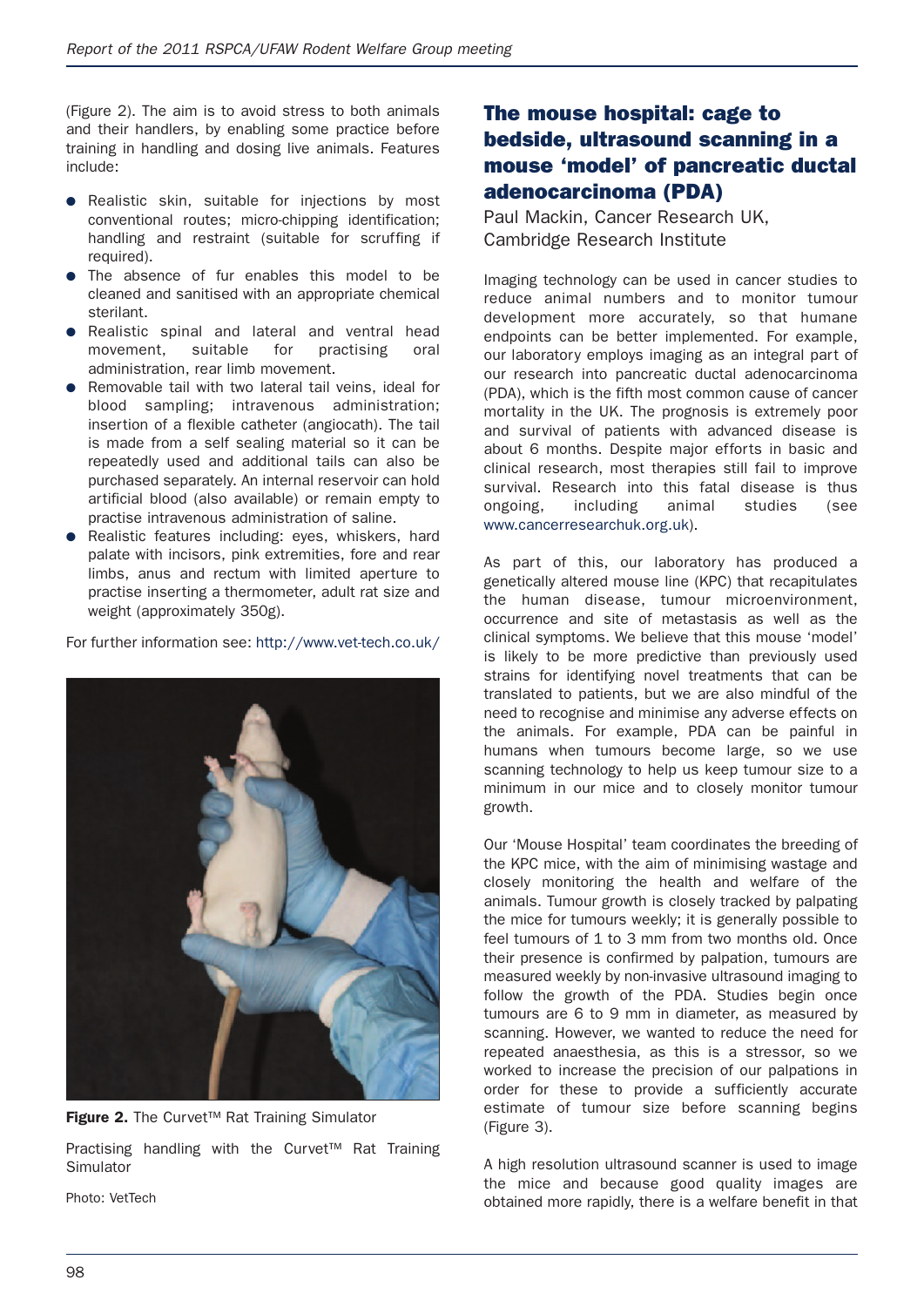anaesthesia and recovery time are reduced. Fur from the abdomen is removed under general anaesthesia, using a commercially available depilatory cream, on the day before scanning so that the animals do not have to experience the two stressors on the same day. Saline is administered intraperitoneally to enable the internal organs and tumour to 'float' freely, which separates the organs slightly for better quality imaging (Figure 4).



**Figure 3.** Palpation of KPC mice

Mice are enrolled onto study when tumours are between 6 and 9 mm, identified by accurate manual palpation

Photo: Cancer Research UK



**Figure 4.** Organ suspension and identification

Injection of a small volume of saline enables more rapid and easy identification of tumours (outlined)

Photo: Cancer Research UK

With our previous scanning system we would have to administer around 3 to 4 ml of saline but since upgrading we have found that we can acquire very clear images using approximately half the amount of saline and without distending the abdomen.

Each animal is scanned from three to four different angles because the pancreas in mice is relatively diffuse in shape (unlike the human organ) and it is important to ensure that tumours are not missed (Figure 5). Post scanning, each mouse is cleaned of imaging gel before being placed in a heated recovery chamber. They are then monitored for recovery of righting reflex and mobility before being replaced into the home cage. Each scanned mouse has a 'Scanned' card placed over the cage card stating the mouse ID and scan date. The following morning all scanned mice are physically checked to ensure diuresis has taken place and that they are fully recovered from the scanning process. The acquired images are uploaded to allow each mouse's set of images to be evaluated and measured independently. If the tumour is between 6 and 9 mm, the mouse will be entered onto the therapeutic study.



**Figure 5.** Mouse orientation

Each mouse is scanned from four different angles; '12.00', '3.00', '6.00' and '9.00'

#### Photo: Cancer Research UK

The scanning technology enables us to build up a detailed, three dimensional picture of each tumour and to quantify its volume over time. Candidate therapies can be evaluated more accurately than before using this technique, and humane endpoints can be implemented with greater precision. Previously we would routinely run four scan sessions per week, with each session lasting around 3.5 hours. With the new scanner we are able to halve the number of scanning sessions for each individual which should significantly reduce the cumulative stress experienced by the animals. Due to the success of our training the animal facility staff to palpate more accurately, we are better able to identify and estimate the size of tumours manually, which also reduces the number of scans for each mouse.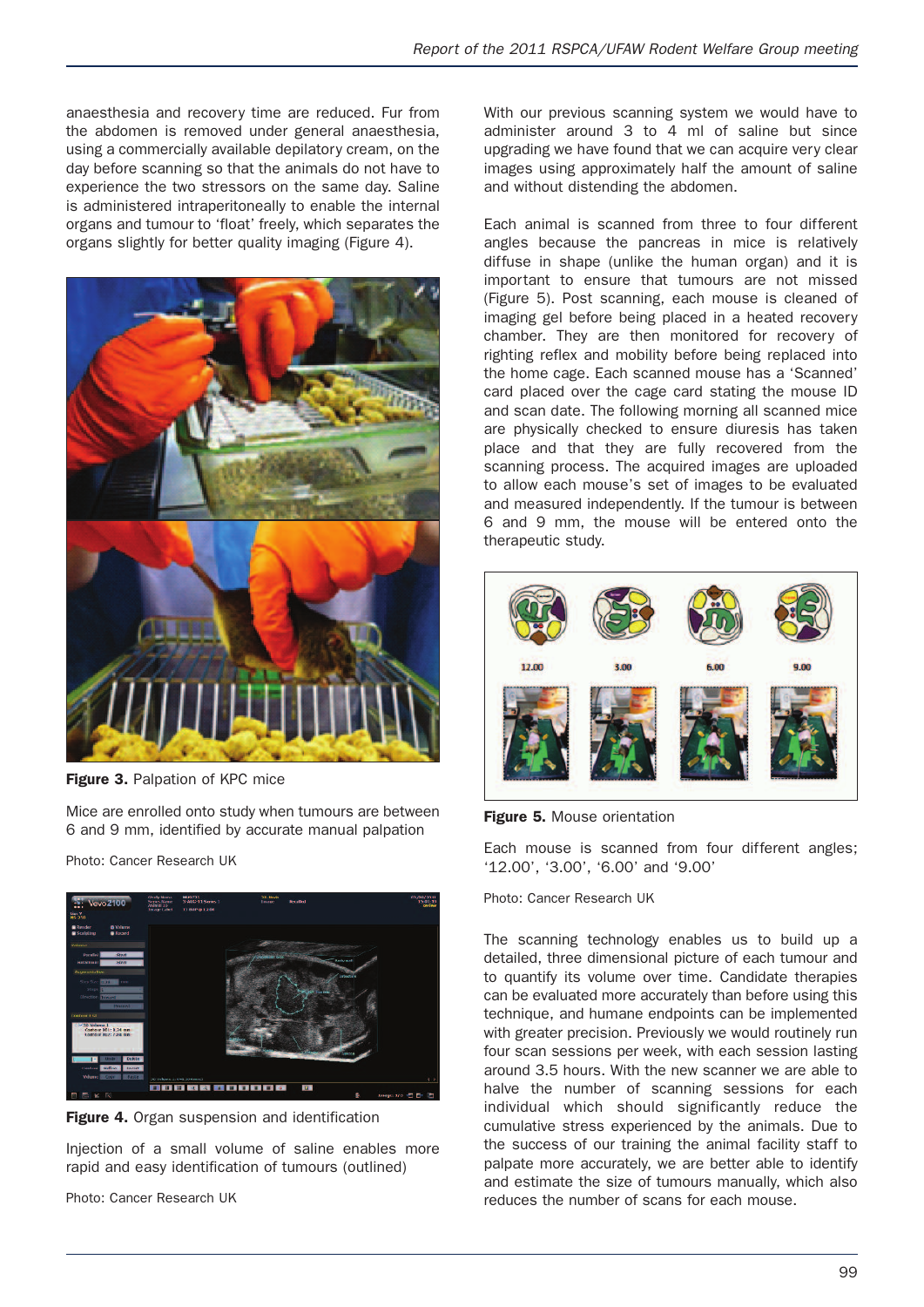# **Rodent telemetry: When, how and why?**

Anthony Webb, Chiron Bioscience Limited

Telemetry, in the context of biomedical research, usually refers to the use of devices that transmit signals such as temperature, ECG or blood pressure to a remote receiver for capture, storage and analysis. A wide range of biological parameters can be converted into signals and transmitted, although there are still some technical limitations (Table 2). Telemetry devices may be remote from the animal, surgically implanted or externally attached, but the important point is that the animals are not restrained and there is no need for sedation or anaesthesia when recording data. The use of telemetry thus has a welfare benefit because it can minimise or even eliminate stress associated with monitoring parameters, and the science is often improved because the resulting data are free from artefacts associated with stress or physical/chemical restraint.

- ✓ Identity (probe serial number or animal ID)
- Position, movement, activity
- Body temperature
- Pressures e.g. blood vessels, ventricles, bladder, intraocular, pleural cavity, uterus, intracranial

––––––––––––––––––––––––––––––––––––––––––––––––––––––––––––

- Electrical potentials (biopotentials) e.g ECG, EMG (skeletal or smooth muscle), EEG
- Impedance, therefore volumes  $-$  e.g. respiration
- ✖ Blood flow high power demands
- ✖ Chemical parameters problems with biofilms forming on sensors, preventing parameters of interest being detected

–––––––––––––––––––––––––––––––––––––––––––––––––––––––––––– **Table 2.** Parameters that can – and cannot – be measured using telemetry

Implantable telemetry devices allow animals to be studied in their established social groupings, which benefits both welfare and science because stressful disruptions of social groups and artefacts associated with this, are eliminated. However, there are harms associated with implantation, including the anaesthesia and surgery required, possible postoperative complications and the impact of the transducer mass and volume on the animal's physiology. These can be minimised by ensuring that surgical technique has been fully refined, including aseptic technique, and by exploring the potential to reduce device bulk<sup>46</sup>. For example, batteries can add significantly to the size of a device, so using passive transponders instead of battery-powered devices can help to reduce both mass and volume but the feasibility of this depends upon the parameter required. Current passive transponder technology does not permit complex wave forms such as ECG to be transmitted, although it can be used for animal identity, body temperature, position or activity.

As well as improving data quality, telemetry can generate longitudinal data during experiments conducted over significant periods of time, such as disease pathogenesis or responses of pathophysiology to experimental therapies. This application of the technology can significantly reduce animal numbers. Animal welfare can also be studied using telemetry, allowing objective physiological data to be obtained during common procedures such as humane killing, animal transport or husbandry procedures such as identification. These data can be used, in conjunction with other information such as behavioural observations, to indicate whether animals are in pain or distressed – or whether welfare is good.

Having looked at why and when telemetry may be used in biomedical research, the "how" also needs to be addressed – this is vital from a refinement point of view. Many aspects of refinement in telemetry were reported by the BVAAWF/FRAME/RSPCA/UFAW Joint Working Group on Refinement<sup>4</sup>. Developments in both the application of telemetry and in telemetry device development, may have big impacts on welfare – both positive and negative. For example, progress in microelectronics and precision engineering is allowing more parameters to be transmitted or recorded per telemetry device. In reality, however, it can be detrimental to animal welfare to implant too many sensor transducers and numbers should be not be reduced if it results in causing significant additional suffering to individuals.

It is also important to ensure that refinement is applied to the housing and care of animals on telemetry studies wherever necessary. Managing social groupings of animals when using devices where limited numbers of frequencies are available remains a challenge at present. If devices all transmit at the same frequency, there is a risk that social animals may be individually housed. This is not necessary, however, and many establishments address this by using the 'buddy' system, where a non-telemetered individual is housed with the study animal, or by using devices that can be switched on and off one at a time7 . In addition, telemetry devices that transmit at different frequencies and are small enough for rodents are beginning to become available. Ongoing reviews of new knowledge and best practice are thus essential for all aspects of the application of telemetry to animals.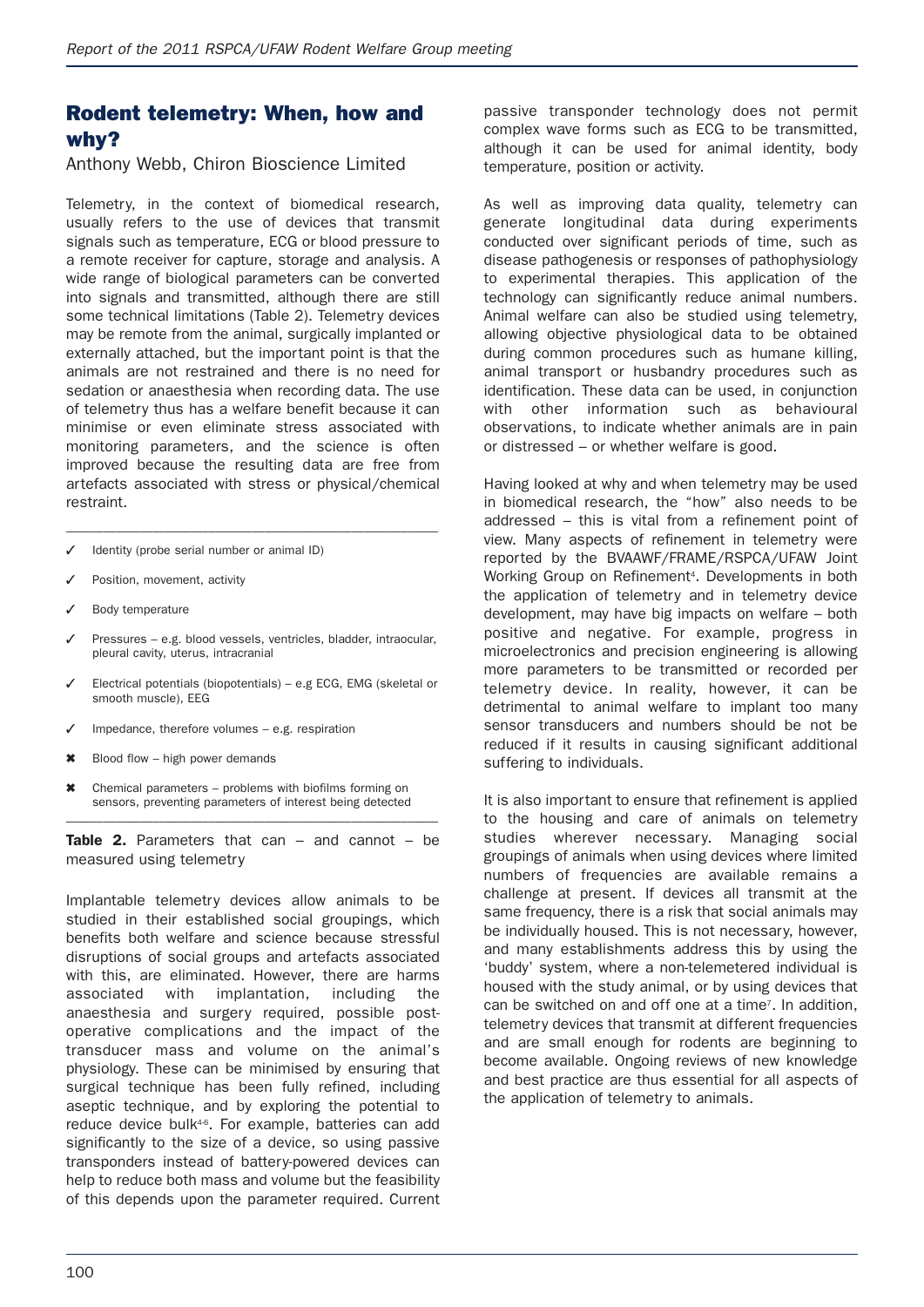# **Turning point discussion session on new technologies**

Ngaire Dennison, Home Office Inspectorate, Dundee

We rounded off the session with an interactive discussion using Turning Point handsets and software, which allowed delegates to vote on the severity classifications that they would assign to various procedures involving applications of new technologies. There were some interesting variations in responses and some delegates' views changed when they were given additional information about the procedures to consider.

For example, people were asked to consider a protocol in which a rat underwent repeated MRI scanning under general anaesthesia, involving eight scans at four week intervals. One delegate felt that this would be below the threshold for regulation; 24 classified it as mild; 35 as moderate; and 11 as severe. However, there was a shift in views when data were shown from work on aversiveness to isoflurane8. Nobody classified the protocol as below threshold; there were 12 votes for mild; 44 for moderate; and 7 for severe, while one delegate felt that it would be above the 'upper threshold' – there were also more abstentions than for the previous part of the question.

The responses and accompanying discussions showed that, whilst there is appreciation of the benefits of new and emerging technologies, these are accompanied by concerns about the potential for additional harm to the individual animals involved in some circumstances. There is also some uncertainty about how such harms can be identified, quantified and minimised.

#### **Conclusions on new technologies**

Considering the harms and benefits of the application of new technologies proved to be a very useful and interesting exercise and there are some common factors that apply to any proposed use of a new technological application in an animal study:

- the use of a new technology requires a detailed harm-benefit analysis, taking full account of the animals' lifetime experiences and cumulative suffering with and without the technique;
- the local Ethical Review Process (ERP) can play a useful role in the above, by bringing a range of perspectives and priorities to the discussion;
- some techniques may enable reduction in numbers but this is not the most ethical approach if it means that the burden on individuals is increased;
- whether or not the application of a technology will genuinely 'add value' to the project should be critically considered;
- some technologies may be refinements, but these should still be reviewed to see whether they need refining themselves – telemetry is one example;
- when assessing the severity of a protocol involving a new technology, the animal's lifetime experience should be broken down into components and refinement applied to each one;
- input from animal technologists and veterinarians is essential when considering the application of new technologies and how these should be refined.

# **Other presentations on refinement and animal welfare**

Other speakers gave presentations on applying practical refinements to procedures relating to behavioural and neurophysiology research, including a refined rodent 'model' of epilepsy. A presenter from the Royal Veterinary College, who hosted the meeting, also gave an overview of the animal welfare research conducted there.

# **Head implants and paddling mice**

Robert Deacon, University of Oxford

#### *Head implants*

Head implants are widely used in a range of species, including rodents but little has been done to evaluate their impact on animals and their welfare. For example, head implants are often prepared by mixing methyl methacrylate (MMA) with acrylic powder. This has a strong odour and causes electroencephalogram (EEG) changes in rodents similar to those that occur when they are exposed to the odour of predators such as weasels and foxes. Since this typically elicits stress and arousal reactions, it is possible that exposure to methyl methacrylate vapour in the laboratory might not only affect welfare but also alter the induction time or depth of anaesthesia in rodents. The latter could have further animal welfare implications if it means that the action or efficacy of anaesthetic agents is affected.

To evaluate effects on welfare and anaesthesia efficacy, mice were first tested in a T-maze to determine whether methyl methacrylate was aversive to them. They were also exposed to a high concentration of methyl methacrylate vapour and the time to the loss and subsequent recovery, of the righting reflex was measured following administration of sodium pentobarbitone anaesthesia. Results showed that mice tended to avoid the odour of methyl methacrylate but it did not affect the parameters of anaesthesia. Therefore, while exposure to methyl methacrylate odour does not affect the induction or depth of anaesthesia, it should be avoided for animal welfare reasons.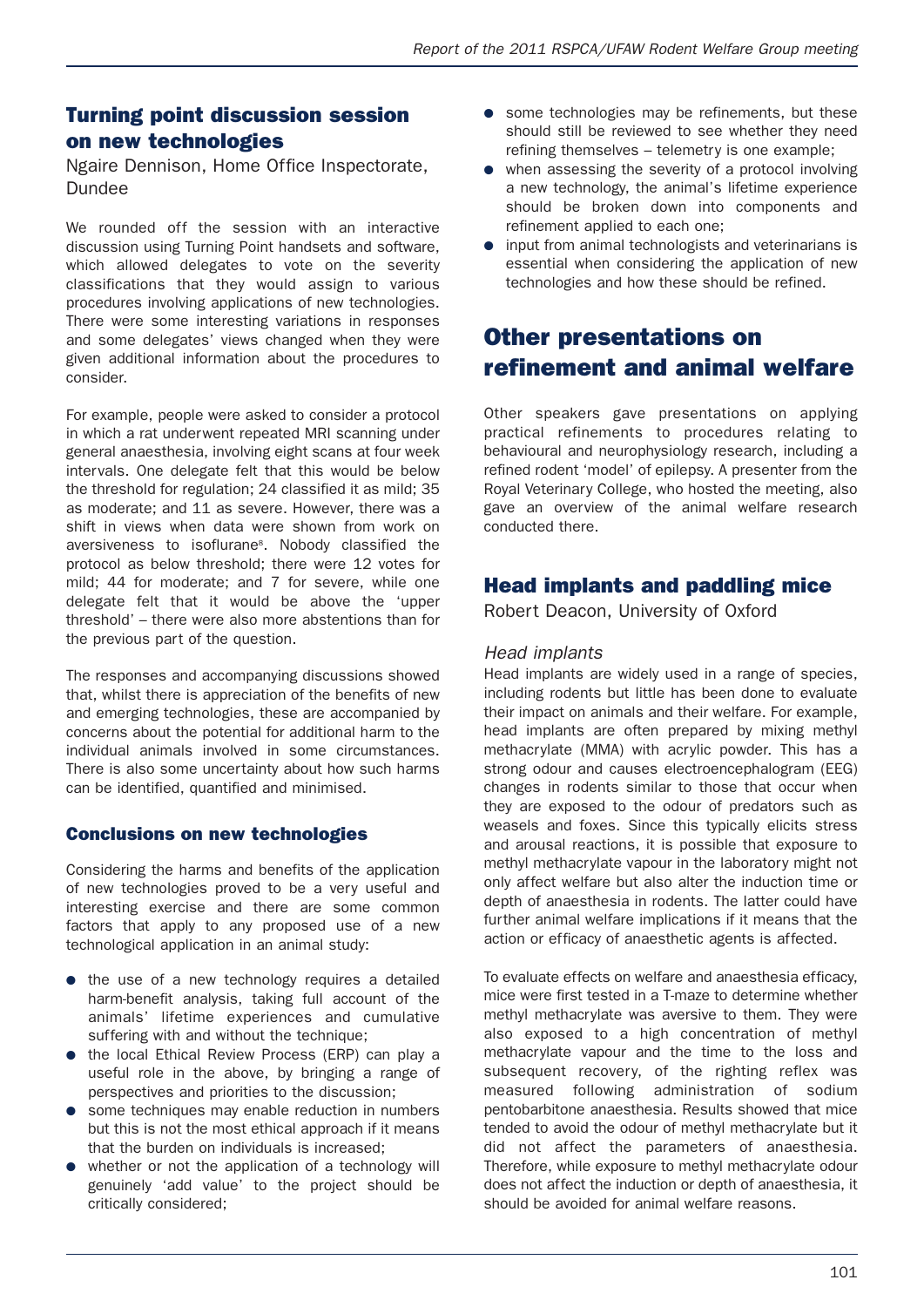#### *Paddling mice*

The Morris water maze has been widely used in studies of spatial cognition in rodents and has become an internationally recognised standard procedure, but it presents some significant welfare problems for mice because, unlike rats, they evolved in the deserts of central Asia and are not natural swimmers. While rats generally swim well and persistently until they find the hidden platform, mice often have considerably more difficulty with swimming. Their small size and high surface area to volume ratio also mean that they can lose heat rapidly, either while in the water or afterwards while still wet, so careful drying and a warm recovery chamber are required.

Recognising this, natural mouse behaviour was used to design a more 'mouse-friendly' version of the Morris maze. Mice readily attempt to escape from shallow water. They also have a strong tendency to run into dark tunnels, particularly when escaping a stressful environment or potential predator. These aspects of mouse behaviour were used to develop a 'paddling pool' that combined elements of the Morris water maze and the Barnes holeboard maze. A white circular arena was filled with water to a depth of 2 cm (Figure 6). Twelve potential exits were located around the perimeter of the paddling pool, only one of which was connected to an escape tunnel leading back to the animal's home cage (Figure 7). The other 'exits' looked the same as the real exit from the mouse's point of view, but were blocked by black wooden plugs. The real exit was always in the same spatial location, and the



**Figure 6.** The 'paddling pool' used for behavioural tests as an alternative to the Morris water maze

The pool is 1.2 m in diameter and has transparent Perspex sides. Each 'exit' is a 50 mm diameter plastic pipe.

Photo: Robert Deacon

mice readily attempted to escape into it using the various extramaze cues located around the laboratory.



**Figure 7.** A mouse returning to the home cage

The mouse has correctly located the exit tunnel, which leads to the home cage.

Photo: Robert Deacon

The exits were placed at the side of the pool, to take account of the strong thigmotaxic behaviour displayed by rats and mice, in which they tend to stay in contact with the walls of an arena and spend much less time in the middle area. In the Morris water maze, rodents swim constantly around the periphery in an apparent attempt to cling to, and escape via, the solid opaque wall. Until this tendency is overcome, learning about the existence or location of the escape platform cannot occur. Besides this aspect of rodent behaviour, the natural instinct of most terrestrial animals (including humans) wishing to escape from a body of water is to swim towards the side, not the centre, so it makes more sense to place the animal in the centre of the water and the exits at the side.

This ethologically based approach to evaluating cognition is likely to reduce stress and to improve data quality, because behavioural procedures may yield more scientifically useful results if they are grounded



**Figure 8.** The paddling Y-maze

The transparent arms of the 'Y' are filled with water to a depth of 2 cm and the mouse has to learn which arm leads to the exit tube.

Photo: Robert Deacon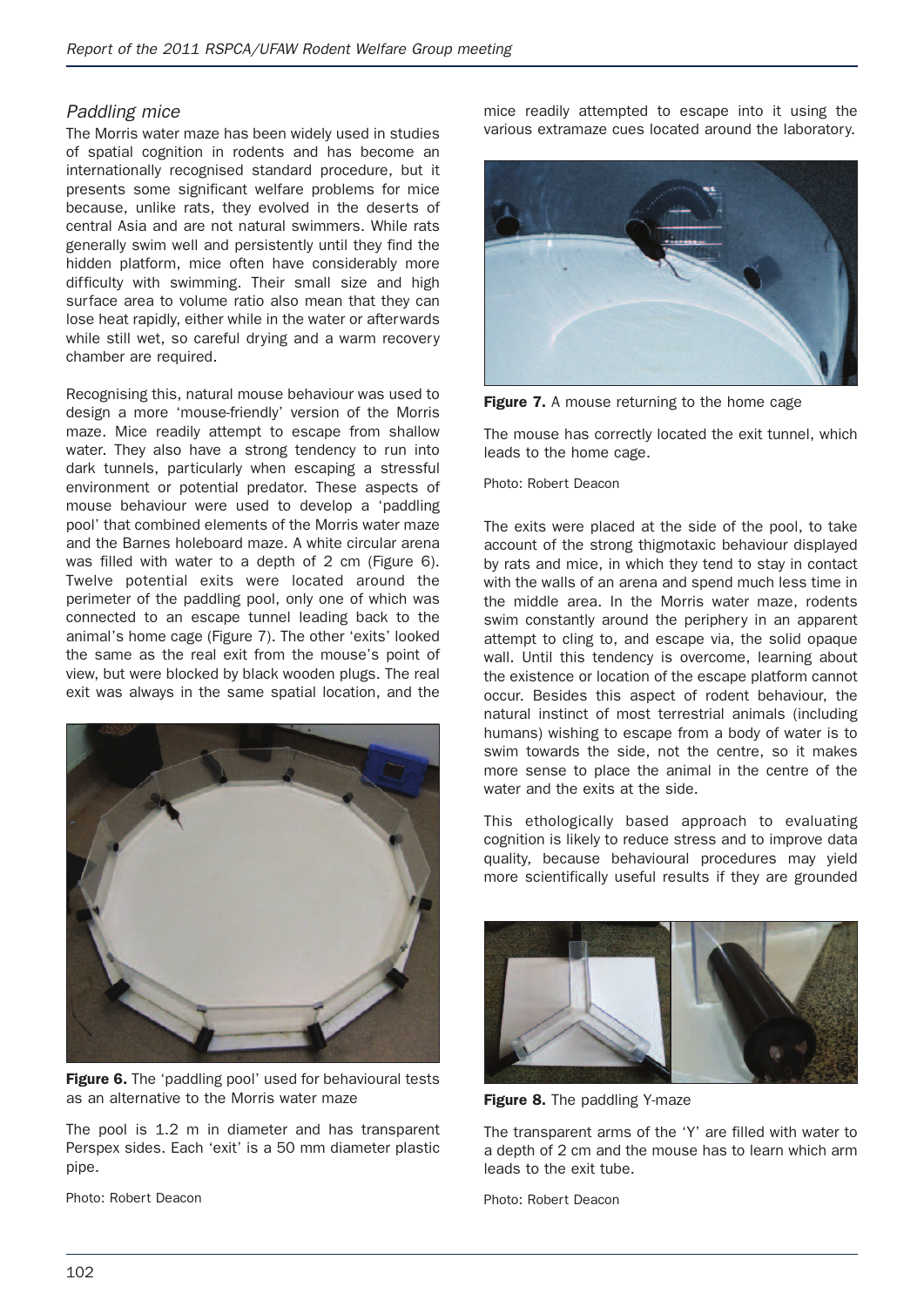on an understanding of the natural history of the study species<sup>9</sup>. A simplified version of the pool, the paddling Y-maze, has now been developed and validated (Figure 8). Both the pool and Y-maze have yielded useful scientific data while minimising animal stress. There are also practical advantages, as a full Morris maze is very heavy, whereas the paddling pool is much lighter and no structural reinforcements to the laboratory are needed.

# **Using the Three Rs to develop a refined rodent 'model' of chronic epilepsy**

Gavin Woodhall, Aston University

We aimed to develop a refined 'model' of epilepsy that would reduce suffering and result in minimal mortality. Epilepsy is a term that includes many neurological syndromes characterised by recurrent seizures. Epilepsy affects as many as 50 million people worldwide and, of those who are treated, only 60% respond well to drug therapies, with a further third of drug responders going on to become either difficult to treat or unresponsive to drugs. This difficulty in treating epilepsy relates to its complexity and multiplicity of causes, and childhood epilepsies, in which neurodevelopment is added to the already complex neurological problems, are often amongst the most difficult to treat.

Understanding epilepsy is often attempted through the creation of animal 'models', which may be reflective of the type of epilepsy to be studied. The most common epilepsy, temporal lobe epilepsy, is often produced in experimental animals by chemical induction of seizures. This process, which may use a variety of proconvulsant agents, is often high mortality (10 to 50%) and therefore of substantial severity. This is obviously highly undesirable from both ethical and animal welfare aspects and there was clearly a very strong incentive to refine the protocol.

A project funded by the NC3Rs enabled us to develop a new, refined approach to producing temporal lobe epilepsy in experimental animals by:

- using a muscle relaxant, xylazine, to reduce the intensity of the seizures;
- reducing the dose of the epilepsy-causing agent, pilocarpine, so as to avoid causing *status epilepticus* (a long-term seizure with significant welfare implications);
- using a multi-drug approach to terminate seizure activity once the required data have been obtained;
- improving the efficiency of the *in vitro* aspects of the epilepsy research programme;
- ensuring that multiple researchers were able to

obtain data from each epileptic rat (via CARMEN, see below).

This has resulted in the development of a lowerintensity 'model' of epilepsy, which induces a lower level of seizure activity and reduces mortality to below 2%. Human tissue was used to validate the new approach and, in an unexpected benefit, the new 'model' was found to show features that are strikingly similar to childhood epilepsy.

Our philosophy is to obtain the best 'ethical value' from the epilepsy studies. Besides using the refined approach above, we also pool data with other epilepsy researchers online, via CARMEN (*Code Analysis, Repository and Modelling for e-Neuroscience*, see http://www.carmen.org.uk/).

These studies demonstrate the value of applying Three Rs principles to biomedical research, both in terms of animal welfare and scientific utility – this is a clear example of the Three Rs driving improvements in the science.

# **Animal welfare research at the RVC**

Charlotte Burn, Royal Veterinary College

The Centre for Animal Welfare (CAW) at the Royal Veterinary College includes animal welfare scientists with backgrounds in biology, zoology, animal science and veterinary science, alongside ethicists, clinical veterinarians, epidemiologists, physiologists and environmental engineers. Research covers laboratory, farm, companion, zoo, 'pest' and working animal welfare. Typical projects explore questions such as: 'Can we define healthy limits to extreme body conformation in domestic dogs?', 'How do noise, light and ammonia affect farm animal welfare and productivity?', 'Do feline amputees experience phantom limb sensations?', 'What welfare indicators best identify the 'tip-of-the-iceberg' in terms of underlying problems?', 'How can we increase the humaneness of slaughter and pest control?' and 'How can we refine the olfactory environment and identification marking schemes for laboratory mice?'.

An important area of work relates to public understanding of welfare issues and how best to educate people about animal behaviour and needs. For example, brachycephalic (or 'short-snouted') dogs such as pugs often have breathing difficulties, but 58 % of people who own these dogs say that they do not have breathing problems, even when their animals have frequent and severe respiratory noise<sup>10</sup>. After formal veterinary diagnosis of breathing difficulties, 41 % of owners still say that their dogs do not have problems